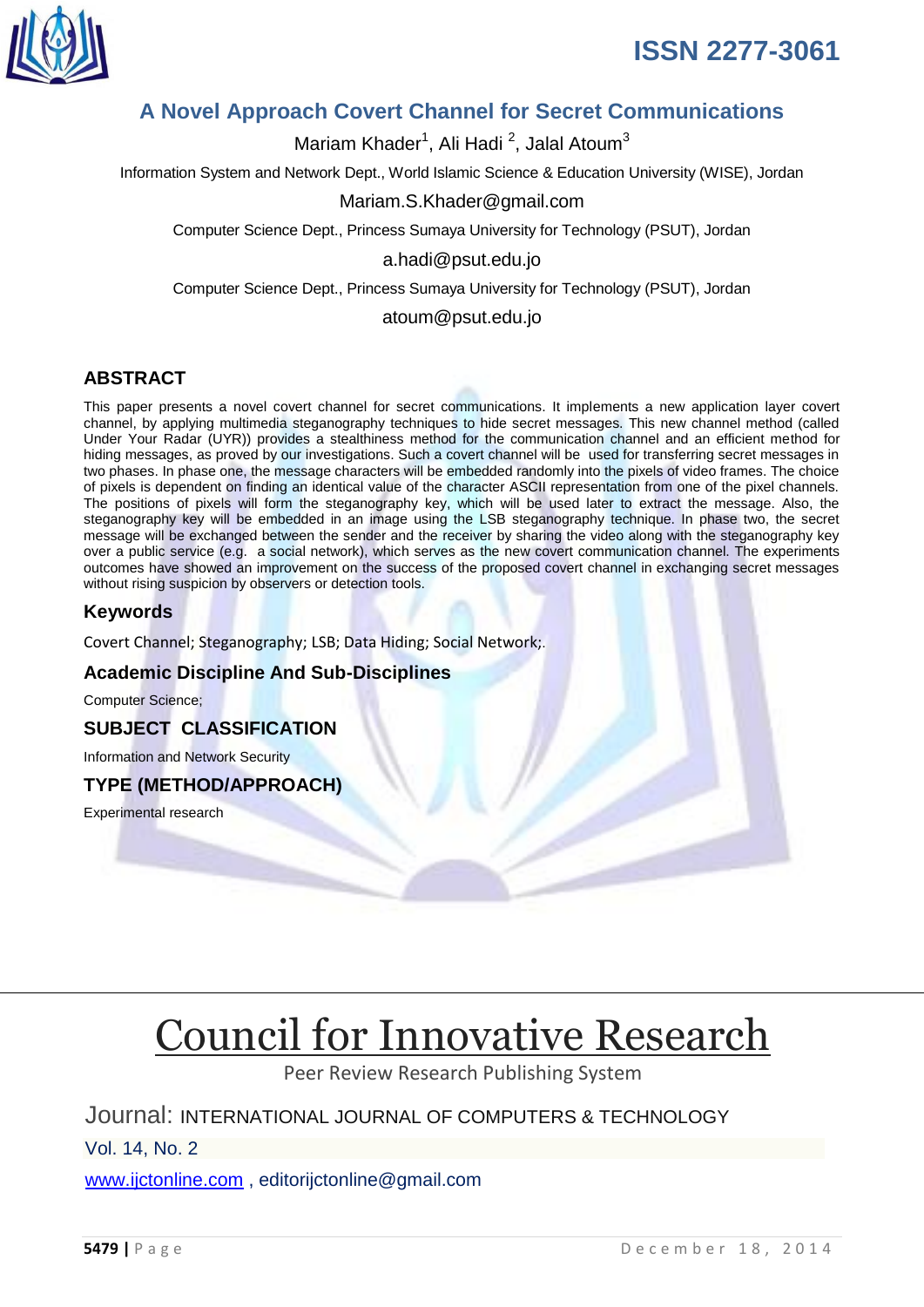



### **INTRODUCTION**

The Life now is easier than before; the entire world is connected together through the magnificent world of the Internet. People are becoming more reliant on this world, where a tremendous number of applications and huge data travel over the Internet. This huge connectivity is now governing people purchases, bank transfers, communications and many other needs, that are done in such a sophisticated digital world. In spite of its magnificent, the Internet world has an opposite face of its magnificence, which is the risk of increasing of espionages and data thefts. Such attacks that are now developed with more intelligence and advanced techniques. This has called for the necessity for data hiding and developing new methods for secret communications. These methods have been used either for protecting data or by criminals to hide their communications [1].

Governments' agencies, criminals, companies and even individuals have an interest to keep their communications secret. And when thinking about having secret communications, all generally think about encryption. Encryption is the most efficient way to keep data from unauthorized disclosure, but the problem of using encryption is that it lures curious observers to obtain and to unravell the encrypted traffic. While encryption protects communication from being decoded, covert channels hide the fact that a communication is even exist. Covert channels use network protocols and applications as carriers for hidden messages, which makes channel detections more complex for observers, as there is no new connections or traffic generated. The huge amount of data and vast number of different protocols in the Internet provide a mean for high-bandwidth channels for covert communications [2]. These channels main goal is not to hide the transferred data but to hide the fact that there is data being sent. Nevertheless, combining encryption with this channel provides a better multilayer protection for hidden data [3].

Covert channels are more reliable and stealthy in covert important communications. Network administrators use these channels to hide network management data from hackers and Honeypots systems using the channels to export logged data in real-time that are hidden from the attacker. Also, covertness is used for transmitting authentication data [4].

#### **COVERT CHANNELS BACKGROUND**

Covert channel is defined as hiding of information in a way that prevents its detection. Covert channels have been applied in many different ways using TCP/IP layers: Network, IP, Transport and Application layer. These channels have evolved to use Protocol Encapsulation, Encrypted Protocols and Application Encapsulation. New techniques in covert channels are to apply application encapsulation over known applications such as: social networks, as it is the most used technique by people [5].

The desire of having complete security in open-systems environments (Internet) has increased the demand for new data hiding techniques, in order to overcome the lack of used encryption systems strength when used alone. The lack of available encryption technique is a result of political issues that restrict the efficiency of used encryption algorithms or that prevent using them at all! [6]. Also, for copyright protection, adding encipher copyright datum to the file could be easily stripped, but implementing datum within the file contents will prevent removing this datum [7].

Implementing a covert channel over public services means that even if a secret message is in a plain text; it will be strenuous even for conscious observer to notice that a message is being transmitted. The social network is considered the perfect medium for implementing the covert channel and hiding the secret message. Within its massive traffic compared with other existing techniques it is preferable, as it provides more stealth and reliability in hiding data [5].

Despite that there are many techniques for covert channels, using video steganography for secret messages is due to the rapid increase of exchanging video files over the Internet (which is predicted to increase exponentially over the next decade). The exchange of video files provides a typical cover for secret messages over other multimedia files [8]. Furthermore, the huge amount of data and vast number of different protocols transmitted over the Internet provide a highbandwidth channel for covert communications and will make it hard to suspect the videos, pictures or users involved in the communication [9].

Seganography plays a major part in defending privacy for different applications. In the last decade there were many researches done on improving steganography applications that are used in: Online transactions, military communication, ownership of digital images, authentication, copyright, data integrity, adding captions to images, etc [10, 11]. In this research, video (multimedia) steganography is used as a media for our proposed covert channel due to the fast increase in movies shared over the Internet [8]. and due the fact that large sizes of video files allows larger set of data to be hidden than other available steganography techniques [11]

#### **RESEARCH GOAL**

The goal of this research is to create a new unobservable covert channel for secrete communication. In order to achieve a stealthier channel, the new covert channel is based on steganography and running over a public social network. The new covert channel utilizes the advantage of video steganography to conceal secret messages inside video files. Such video files will be already shared over the social network. Also, they will be used by communicated parties, either to embed or extract hidden messages from the shared videos.

For any covert channel, the following properties should be met [12]: The used channel should ensure Plausibility or Unobservability against either detection systems or observers. Also, it should be anonymous and ensure anonymity Set property. The technique should as well keep the Privacy of secret messages, so authentication and/or encoding could be added for more confidentiality. Finally, the user of the covert channel needs to ensure that the channel is Unlinkable [13]. If the channel could achieve the previous mentioned properties, it should be utilized to hide as much data as possible.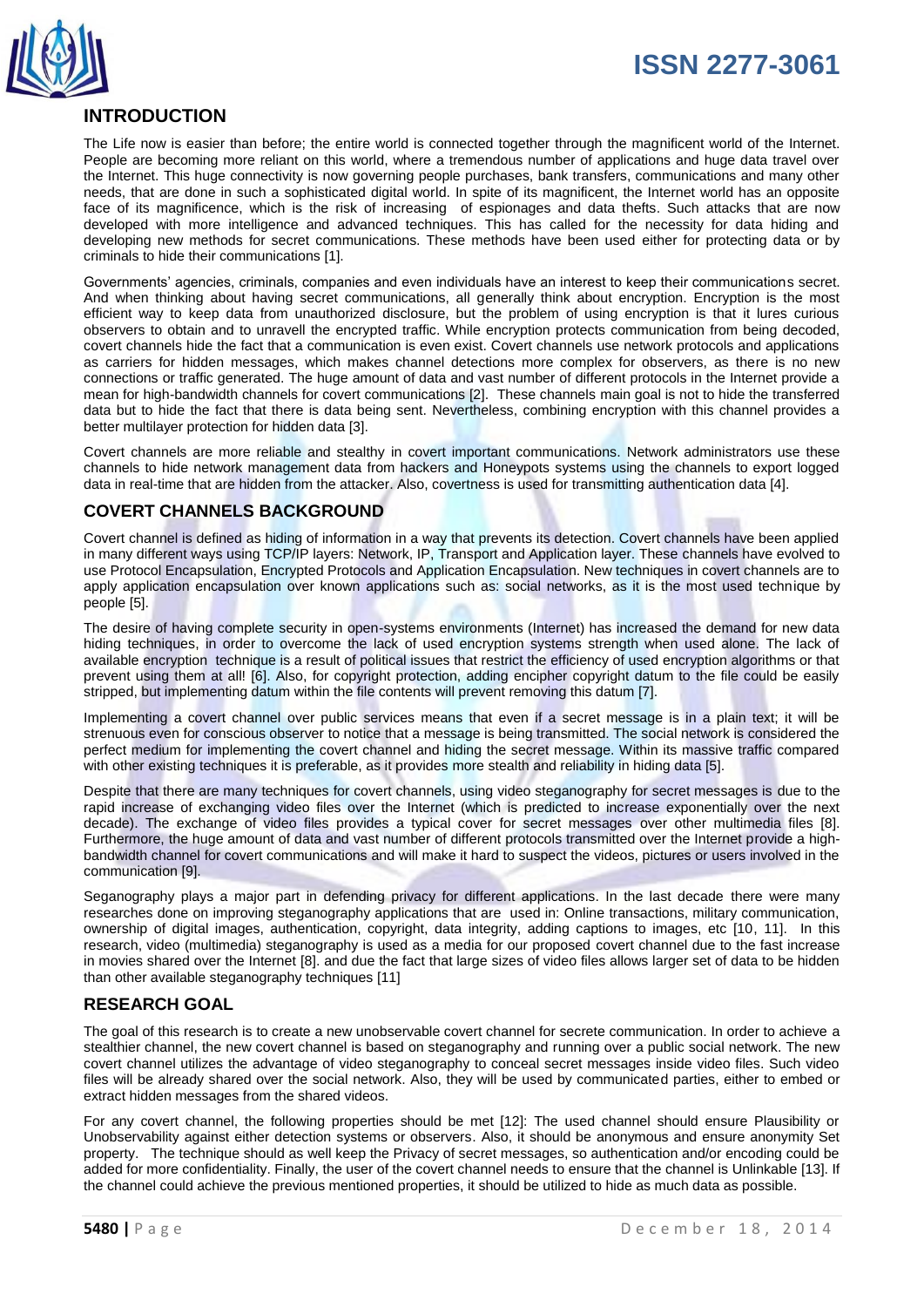

The problem of implementing the covert channel on a public service depends on this service availability. But it is rarely happened for these services to be down. However, the access to YouTube or any online social network could be blocked, and this will stop our communication channel. In such cases, anonymizing proxies or any portable digital media could be employed to transfer the two videos to their intent recipient, such as: USB drive, or through legitimate but unmonitored network traffic such as email or peer-to-peer file transfer.

The compression issue that is implemented over images and videos results in change of media files bits, this may lead to losing some message characters. So, in order to mitigate this issue, there will be a restriction over the used video resolution to be 360p. Also, the sender has to use a specific resolution for the image used to share the stego-key.

### **METHODOLOGY**

The increased number of sniffing and espionage attacks breaches the privacy of communications, which demands outstanding efforts and implementing multiple techniques to protect private data. These techniques have to avoid many alternate and devastating mechanisms used to mitigate or stop these channels. Hence, hiding the fact that a communication exists is considered the most intelligible solution to avoid such mechanism. Therefore, this research has been carried to create a new covert channel that is eligible to transfer adequate size of secret messages and imperceptible to detection methods.

The creation of our new covert channel has used YouTube as a public service to provide proof of concept. The channel will be used to exchange information between two parties, the involved parties whether the sender or the receiver will apply our new method to hide the information within a video. The video will be uploaded to the public service (YouTube) by the sender and the receiver will apply UYR proposed method to extract and identify the hidden message within this video.

#### **Approach**

Figure 1 illustrates the new approach of covert channel. This approach satisfies a high degree of stealthiness and at the same time hides a large quantity of data. Also, it works by hiding a message in a video file, without any alteration on the file itself, and then sharing this video using a public service along with a character map to extract the hidden message.



**Fig1. An overview of UYR approach**

This proposed approach of covert channel has a passive affect on the environment it works in. Implementing the covert channel within the application layer provides legitimate network traffic to hide data, thus it avoids generating any new traffic that may draw attention to the channel and may increase the traffic analysis efforts.

The video file used could be from a public service that shares videos (ex: YouTube) or any video file that the two communicating parties might agree upon. The message hiding process will generate a character map to be shared using either the same public service or another public service, based on their agreement. The character map is used to extract the hidden message from the video. The reason that video files were chosen as vessel to hide messages, is due to the enormous amount of video traffic traversing the network on a daily basis. Based on different high profile companies (Cisco, Google, Facebook, Twitter, etc) research, most Internet traffic by 2017 will be video traffic [13]. Also, using any video sharing website mitigates any direct transfer of the secret messages between the sender and receiver which guarantee unlinkability.

The process of generating the character map image (stego-key) will be done using virtual machines, and will be then shared with the second party using either the same or another public service. This will add another layer of anonymity to the communicating parties.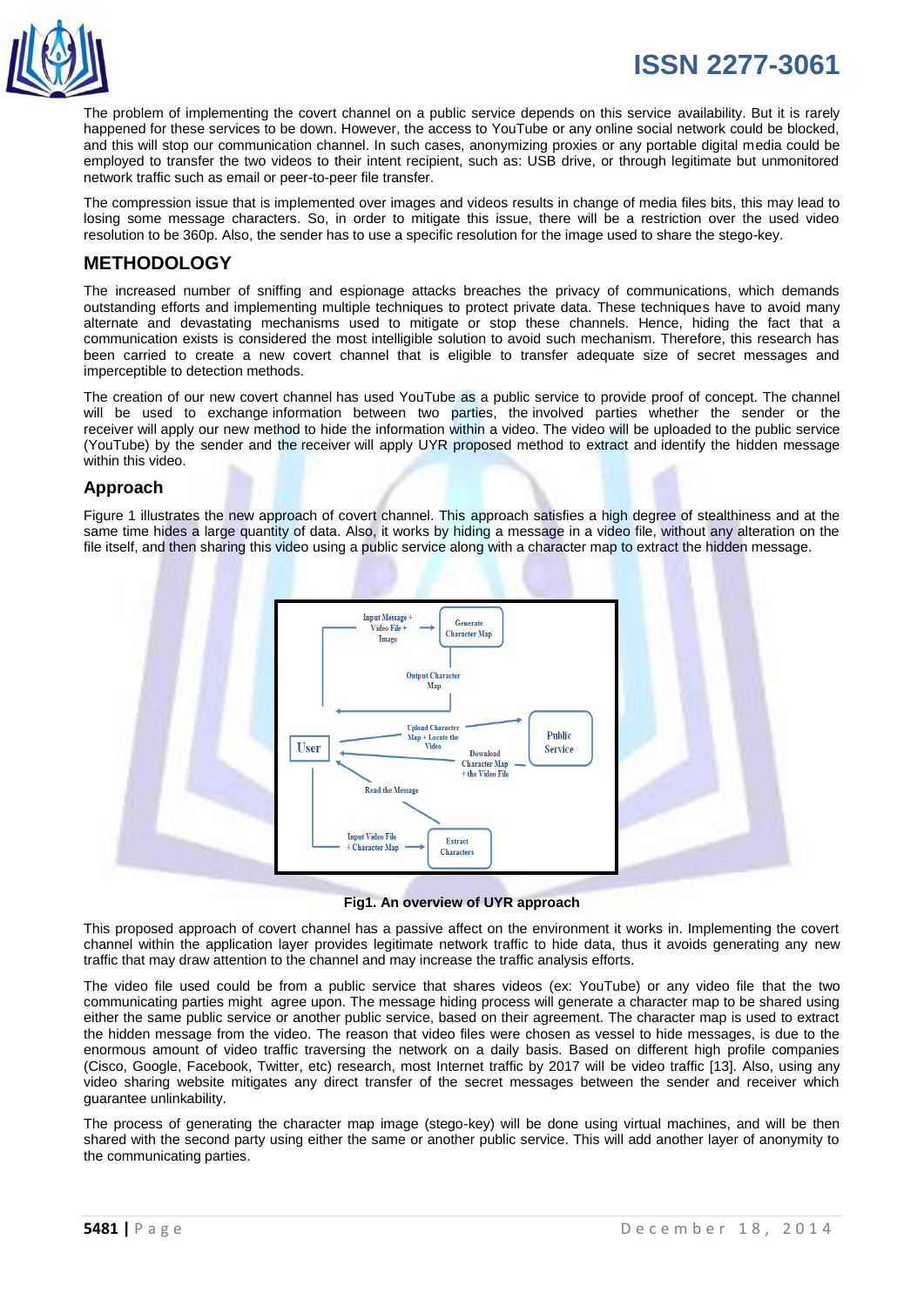

The steganography technique used in this research will make it strenuous to reveal the hidden message, because the video file has not been changed, so it is useless to analyze such a video for steganalysis or forensic investigation. Even if the observer got the image which includes the character map, he/she still needs to relate this map to the correct video used to generate the stego-key. This process is extremely strenuous when related to an active public video sharing website holding billions of videos and a network with such usual traffic traversing it. Besides that, there is no relation that relates the image to the video file.

#### **Limitations**

There are some issues that limit but not impede the usage of the proposed covert channel technique in hiding secret messages; these issues includes the data compression issue, which is used excessively on the Internet for multimedia files. As long as data will be lost due to a compression technique, there will always be a probability of losing secret message characters that are hidden within multimedia files contents. Hence, in order to avert such a loss, users of such a channel need to use PNG file format to store the character map, also, the chosen video to hide data need to be in specific size which is 360 pixel.

Another issue is that the size of the secret message should not exceed 65,000 bytes, this because of the limitation of the LSB technique that has been used to hide the character map. Anyway, this issue can be easily eliminated by adopting another technique to hide the character map.

There might be other issues that would appear depending on the agreement method between the sender and the receiver to share the character map. The Crop issue is an example, if the users agreement method was to share an image as a profile picture, they will be restricted to use a picture size of 255\*255 pixels, to avoid data loss that could result from the Crop process.

#### **Mutual Agreement**

The process of sharing the video file and the character map is an important step before starting communication. For every message there will be a different video file and character map, the channel's users need to define a method to correlate the character map to its video file, this method needs to be unexpected.

After reviewing different known web-applications, it has been found that Google sites will serve the best as a proof of concept [5]. Firstly, there is no mechanism to check the account information validity (authentication), which provided from users that share this website, so the sender and the receiver accounts could easily be faked. Secondly, Google sites are considered the largest communities over the Internet. So, in this research, YouTube was used as a proof of concept, according to their website, the number of monthly visitors to this social network is more than one billion, also there are millions of subscription daily, and this number has increased four times since last year.

#### **The Proposed Covert Channel Methodology**

The proposed covert channel is illustrated in Figure 2. It utilizes the public service websites and multimedia steganography to hide secret messages, meanwhile providing a large container to hide data. The application layer covert channel is considered to be the most difficult to be detected, this is due to the fact that a huge number of applications used over the Internet and each application requiring a specific method to prevent or even detect covert channel existence.



#### **Fig2. An overview of the Proposed Covert Channel**

The process of transferring a secret message will be done in two phases: Phase one, this phase is responsible for hiding the message characters in a video file (stego-file) and generating a character map image (stego-key) to extract the message by the received party. Phase two, this phase is responsible for sharing the video file (stego-file) along with the character map image (stego-key) through a public service, were the received party can download both (video file and image) and extract the message. In the next subsections the processes in each phase will be described in more details, using two partners Bob and Alice to communicate.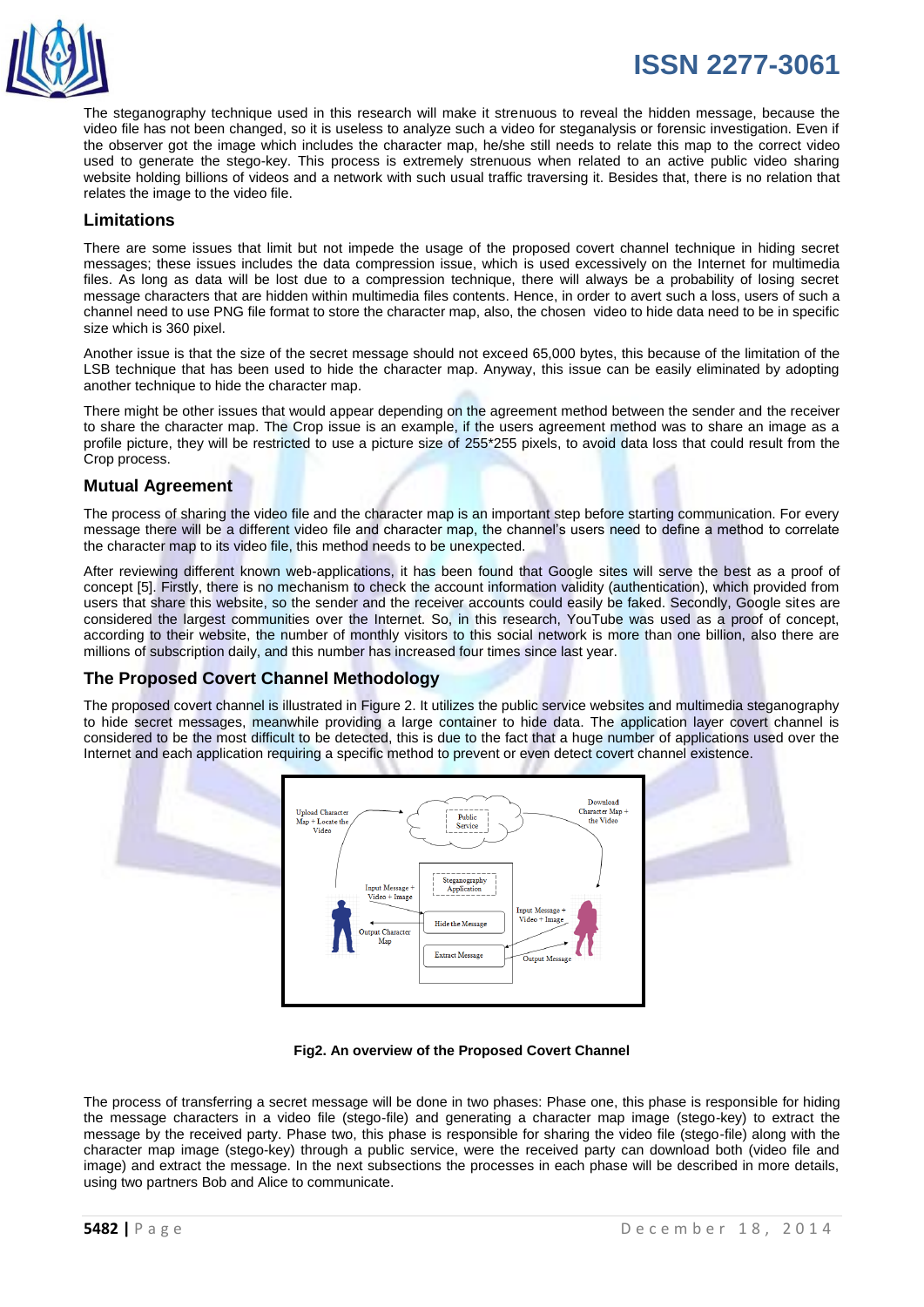

#### **1. Hiding The Message**

Before Bob can use the new Covert Channel, the message must be hidden before it is sent to Alice. This will be done in three steps as follows:

#### *Step-1: Input the Message*

The first step to be done is providing the message to be sent by Bob. This will be achieved by the new covert channel application implemented as a proof of concept. The application will require Bob to input the message, and according to this message length the application will calculate the minimum length for the video that will be used to hide the message characters. Also, Bob will be asked to input the video file, which will serve as the stego-file and as the image, which will serve as the stego-key. This video file should be of a specific resolution that is known for Alice (to avoid compression loss issues).

#### *Step-2: Choosing The Video File*

The application will start searching YouTube for a video file that is long enough to hide the message. After BOB download the stego-file, Bob will use this video file as input to the new covert channel.

#### *Step-3: Generating The Character Map*

The new covert channel will search the downloaded video file (stego-file) to generate the character map (stego-key) to be hidden within the supplied image. The video will be read, transformed into a number of frames, as shown in Fig. 3.



The UYR will embed the message characters inside the extracted frames. Each frame will be searched for a letter of the message, as shown in Fig. 4. This is done by searching for the identical byte value of message charters ASCII representation within the frame pixels value. Because the search process depends on the message characters, in every sent message a different character map will be generated that is dependent on the message itself. This helps to avoid specific pattern of embedding which is used in steganalysis techniques to detect hidden messages.

When the position of the character is found it will be retrieved along with the frame number to be used in generating the stego-key. The stego-key (as shown in Fig. 5) is a list of mapping from frame numbers to characters, which will be used later by Alice to extract the message.



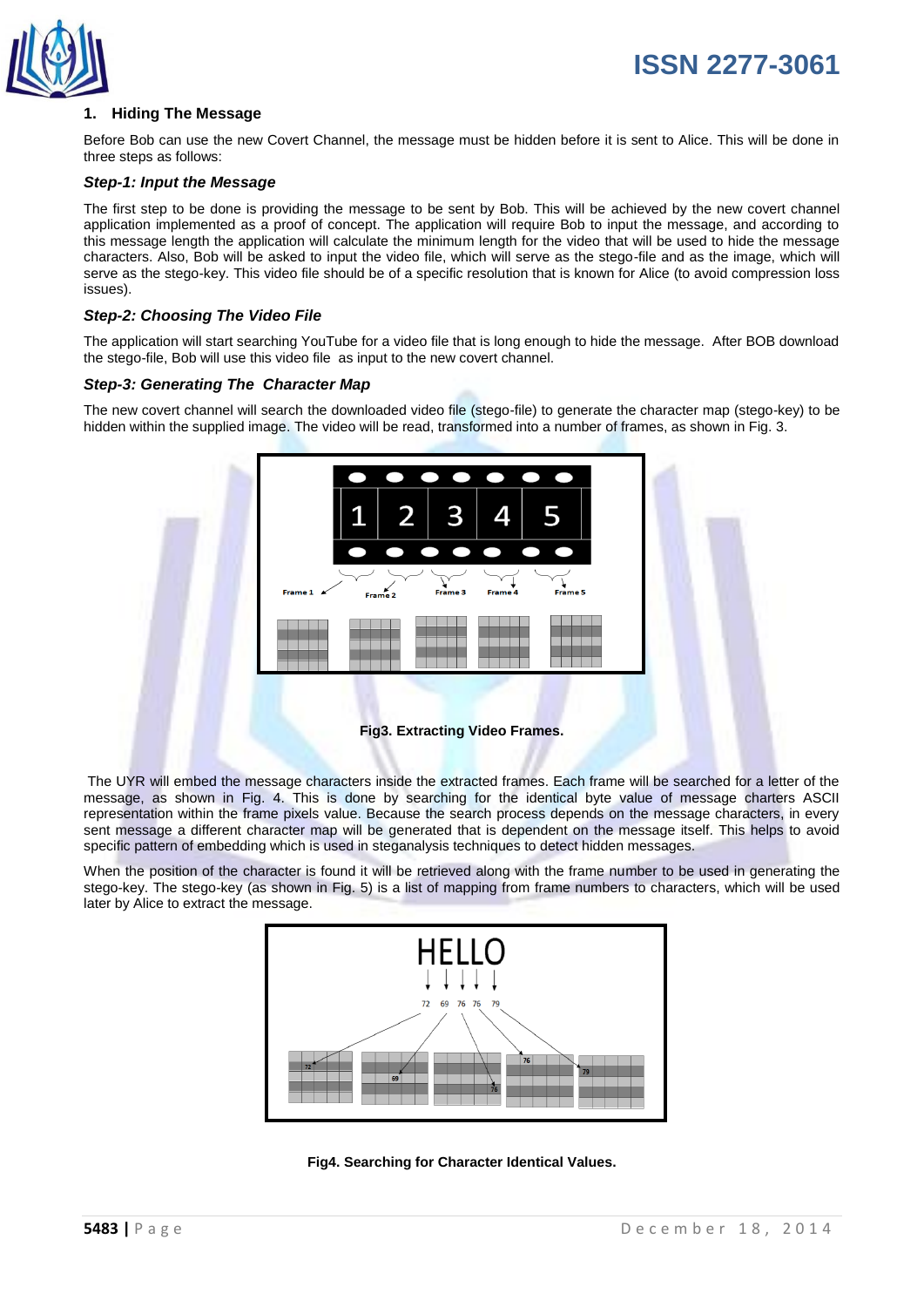





Before hiding the stego-key within the sent image, a simple kind of obfuscation will be added to the key, as shown in Fig. 6. This is done by calculating the sum of each character mapping in the list and its position number in that list, to create the final character map (stego-key). The stego-key will be embedded using the LSB technique. The reason of using LSB technique is because it could be easily integrated into the proposed covert channel implementation.



The added obfuscation layer will help in case that the image is analyzed in steganalysis technique. Desipte that the analyzer would be able to extract the hidden data in this image, all what he will find is a sequence of numbers, and there will be no proof or correlation between this image and the newly Covert Channel implemented.

#### **2. Upload Character Map**

According to the mutual agreement between Alice and Bob; Bob now will send the character map and the video link to Alice. The PNG format is used to hide the stego-key, because it guarantees that no data will be lost due to any compression issues. Also, the communicating parties should be careful in the case that the image might be modified due to other factors during its transfer, such as: Resize - Cropping, Resampling and Scaling, as all of these techniques may result in data loss.

#### **3. Extracting the Hidden Message**

In this phase Alice will use the new covert channel to extract the message sent by Bob. This will be done in two steps as follows:

#### *Step.1 Download Video File and Character Map*

According to the mutual agreement, Alice will be notified about the new message, so she can download the video file (stego-file) and the character map image (stego-key) to use them by this covert channel to extract the hidden message characters.

#### *Step.2 Extracting The Message Characters*

In order to extract the message, Alice will use the same files; the same video file and character map image. The implemented covert channel will extract the frames from the stego-file. Then extract the position list from the stego-key. Based on this extracted information, the mapping between the frame numbers and the character positions will be generated, and saved into a list. This list will be used to deobfuscate the original character map, which is the exact byte locations and their frame numbers. Finally, the deofuscated character map will be used to retrieve the ASCII representations of the characters from the frames. This will form the final message sent by Bob to Alice.

#### **EVALUATION**

In order to evaluate the proposed covert channel, first we need to consider the basic criteria that any covert channel is built on it; this includes plausibility of the channel, which could be proven by evading detection mechanisms.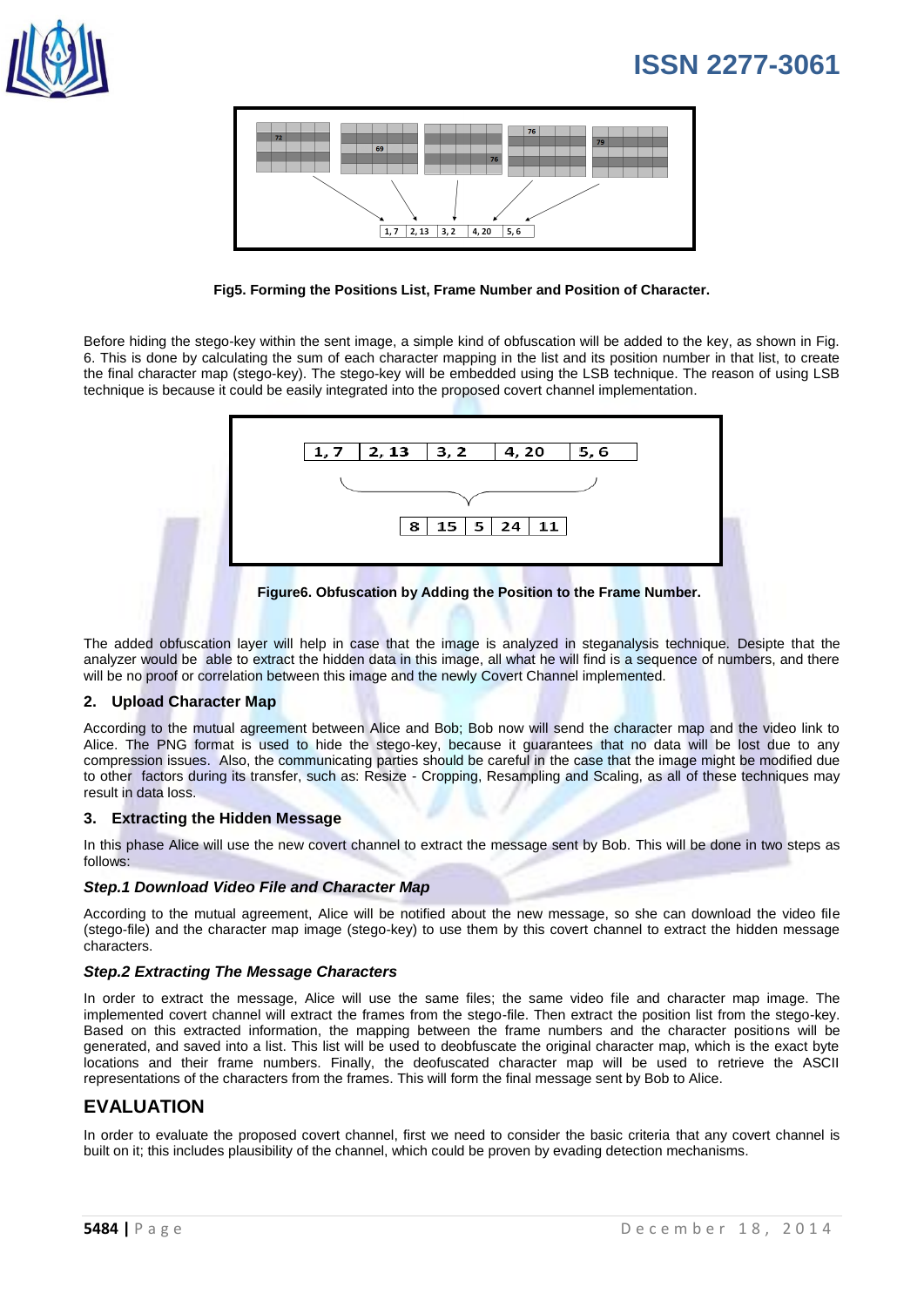

For any detection system and observer of the traffic, there should be a pattern in behavior or anomaly that is generated from the traffic on the covert channel to detect its existence, wherease, the proposed covert channel depends on its operation on the regular and legitimate traffic data (notifications). For example, sharing the character map could be done by changing the profile picture on Google+, which is being considred as a legitimate procedure, done frequently and has no limitation to change. In addition, it will be very strenuous to set a detection mechanism over profile pictures, because of the enormous number of users over social networks, so these pictures might only be examined when there is an obvious suspicious over this picture. The same goes with the video file; the sender will only add "Like" or share its link which is legitimate too, but whatever was the action, there is no proof that this video is a part of this communication, as it has not been altered at all!

The extreme traffic add anonymity to the channel, also, because of the huge number of users that increases the anonymity set of the channel. Besides these facts, the main strength in this covert channel technique is the strenuous to correlate a character map to its video file, since there is no relation between those two files, especially in an active video sharing website. Also, the channel achieves unlinkability for users, because even if the profile is known to send covert channels it is strenuous to know the other party, as there are no connections between the two parties. Unlinkability also is guaranteed for the channel as it depends on inserting its communication in legitimate data (Notifications). Finally, even though that the capacity of a shared message is limited in the implementation of this research, this is due to the LSB technique limitation, the capacity can be enlarged using another technique.

#### **CONCLUSION**

This paper has presented a new application covert channel layer for hiding communication messages between two parties. The new covert channel is implemented using Video and Image Steganographic techniques. The steganographic techniques were used to hide the message, which then would be shared over a public service. The implemented covert channel had achieved stealthiness, plausibility, anonymity, and unlinkability by:

First, there is no new traffic that has been generated by this proposed covert channel's communication. No detection system could easily detect the existence of the communication channel, because it's extremely hard to correlate between the video and image used to hide the message that is shared over the network.

Second, the used steganographic technique leaves no fingerprint within the files they have been applied to, which helps in avoiding detection systems that search for such fingerprints.

Also, utilizing a legitimate social network notifications used in public service websites, the message is encapsulated into normal data streams (videos and images), which makes it difficult to distinguish between the covert channel's traffic and regular traffic.

Finally, as a proof of concept, the covert channel in this research has been implemented over a social networks (namely; YouTube) due to its huge daily number of users. This provides a perfect cover to increase the anonymity and anonymity set of the channel and it's communicating parties, thus increasing the channel's anonymity.

#### **Future Work**

Since every video that is watched on YouTube will be downloaded as a temporary file on the system, the steganography application can benefit from this temporary file to create the character map or to use it for extracting the hidden message, so the user doesn't have to download the video again.

The proposed technique could be easily modified to add another feature of hiding images and binary files not only text messages.

Furthermore, there should be more efforts also to develop a new method of finding identical of the characters in any given frame, even if it contains limited range of values.

Another future work to consider, is adding other steganographic techniques to be used.

Finally, other considerations should be taken into account when developing covert channels such as the Image type, Video type, and the used public service.

### **REFERENCES**

- [1] S. Falesh, A. Dongre, and P. Soni. 2014. Comparison of different techniques for Steganography in images. International Journal of Application or Innovation in Engineering & Management (IJAIEM). vol. 3, no.2, pp. 171-176.
- [2] S. Davidoff and J. Ham. 2012. Network Tunneling, Network Forensics: Tracking Hackers through Cyberspace, 1<sup>st</sup> ed. New Jersey:Pearson Education , pp. 423-460.
- [3] E. Couture. Covert Channels. 2010. SANS Institute: InfoSec Reading Room.
- [4] H. Al-Bahadili, and A. H. Hadi. 2010 . Network Security Using Hybrid Port Knocking." IJCSNS International Journal of Computer Science and Network Security. vol.10, no.8, pp. 8-12.
- [5] J. Selvi. 2012. Covert Channels over Social Network. SANS Institute: InfoSec Reading Room.
- [6] B. Dunbar. 2002. A Detailed look at Steganographic Techniques and their use in an Open-Systems Environment. SANS Institute: InfoSec Reading Room.